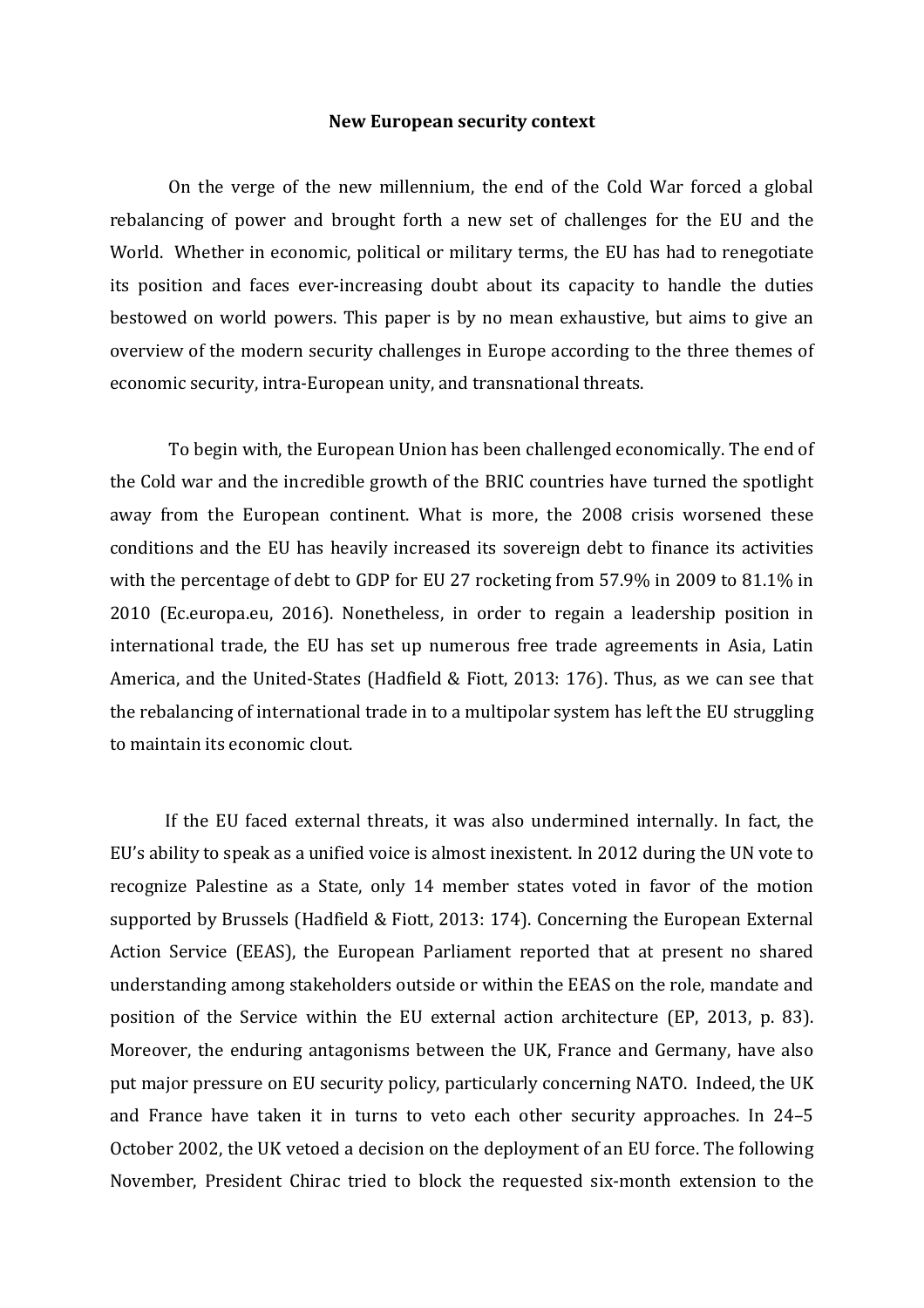NATO force in favor of a two-month extension after which an EU force would replace it (Menon, 2004: 636). On the other hand, Britain and France both emphasize a military approach to EU security policy, involving the existence of armed forces capable of responding to military crises, while Germany and smaller EU countries are ready to participate in out-of-region peacekeeping operations, even without UN resolutions (Hill, 2004: 26). What is more, these historically divergent links also mean that bilateralism can quickly supplant collective diplomacy like when in July 2002 the Spanish government fell into conflict with Morocco, and found itself lacking any support from Common Foreign Security Policy, not least because of French ties to Rabat. (Hill, 2004 : 22). Therefore, the multiple divisions within EU supranational institutions act as an internal threat to EU sovereignty and greatly limit its ability to take action.

Nevertheless, despite its issues, the EU security policy has had some successes over the years. Since 2003, the EU has carried out some 30 civilian missions and military operations on three continents (Europa.eu, 2016). In 2012 alone, the EEAS took part in the facilitated dialogue between Belgrade and Pristina, the Swiss-mediated efforts aimed at Russia's World Trade Organization (WTO) accession, the E3+3 negotiations with Iran, the stalled Middle East peace process negotiations and the Cairo group (Hadfield & Fiott, 2013: 170). Nonetheless, I agree with the view that the EU is mostly a civilian power, which is better suited with systemic, functional/economic, long-term questions rather than with short-term, political crisis-management problems. (Hill, 2004 p 22). This is, mostly because peacekeeping mission are easier to get approved by the 27 EU members than military alternatives. In the case of Syria, the EU response took the form of sanctions on the Bashar al-Assad regime, and humanitarian assistance to Syria via Lebanon and Jordan due to the frictions caused by the intervention in Libya of the North Atlantic Treaty Organization (NATO), as well as the EU's inability to convince Russia and China of the need for a United Nations Security Council Resolution on the situation. (Hadfield & Fiott, 2013 :173). In fact, I would argue that the EU is bound to occupy a secondary role to the US because the Union collectively has the capacity neither to support the United States position nor to stand up to it. (Hill, 2004: 14). This is exemplified by the EU pivotal to Asia following that of the US, where it is a non-security actor but maintains the potential diplomatic capabilities to diffuse issues such as the 2012 Sino–Japanese dispute over the ownership of the Senkaku/Diaoyu islands.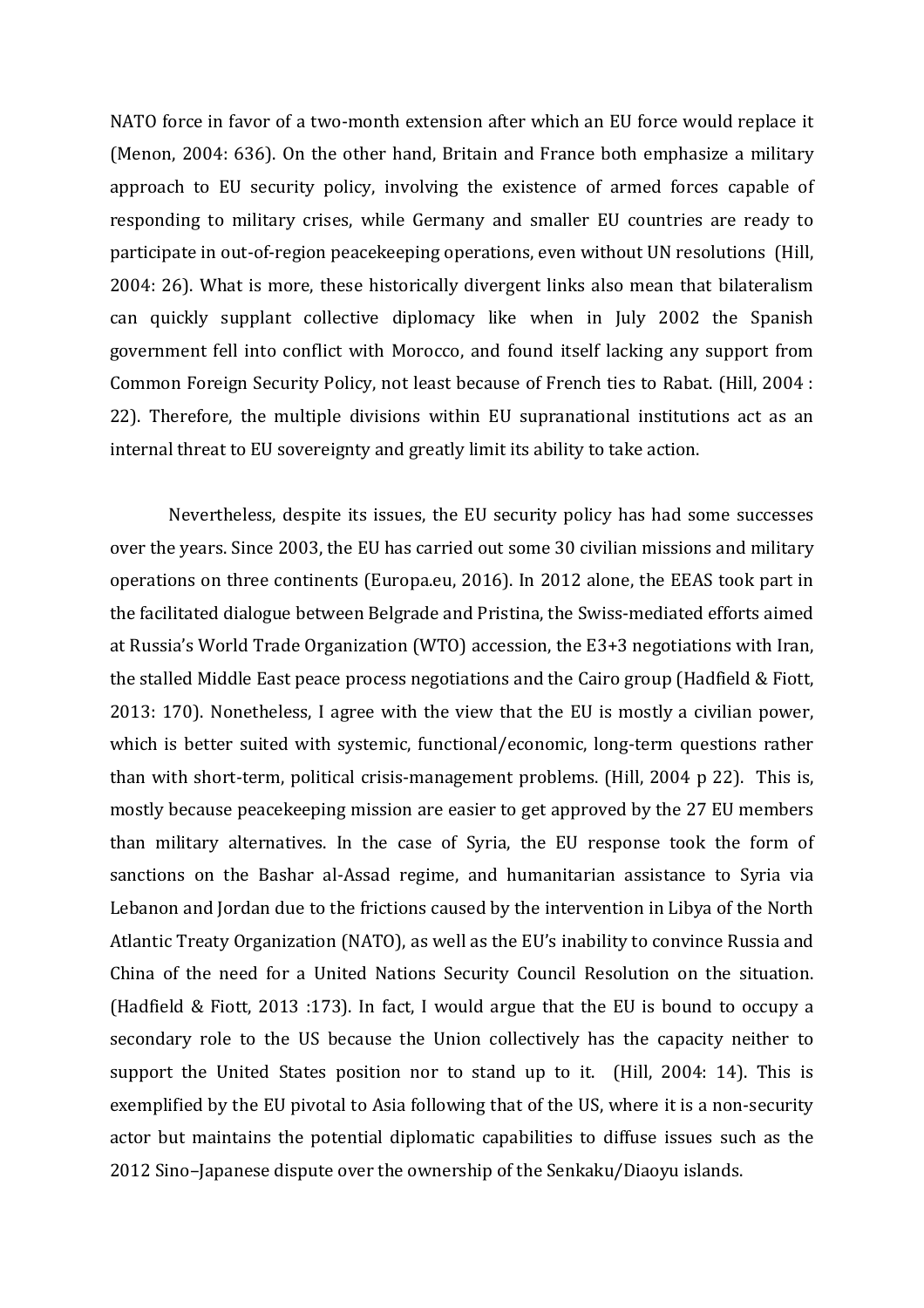In conclusion, the European security context has greatly evolved in the last decade and the EU has struggled to keep up with its demands. The EU's decreasing economic weight severely constrains its ability to engage in significant reform, as well as military or humanitarian operations. What is more, nationalist and Euro-skeptic policies have blossomed during the crisis-ridden decade of the 2000s, which also threatens EU security from within. Finally, the EU is only equipped to successfully get involved in relatively low-profile peacekeeping and humanitarian projects, which offers little solace without the US or NATO's military support.